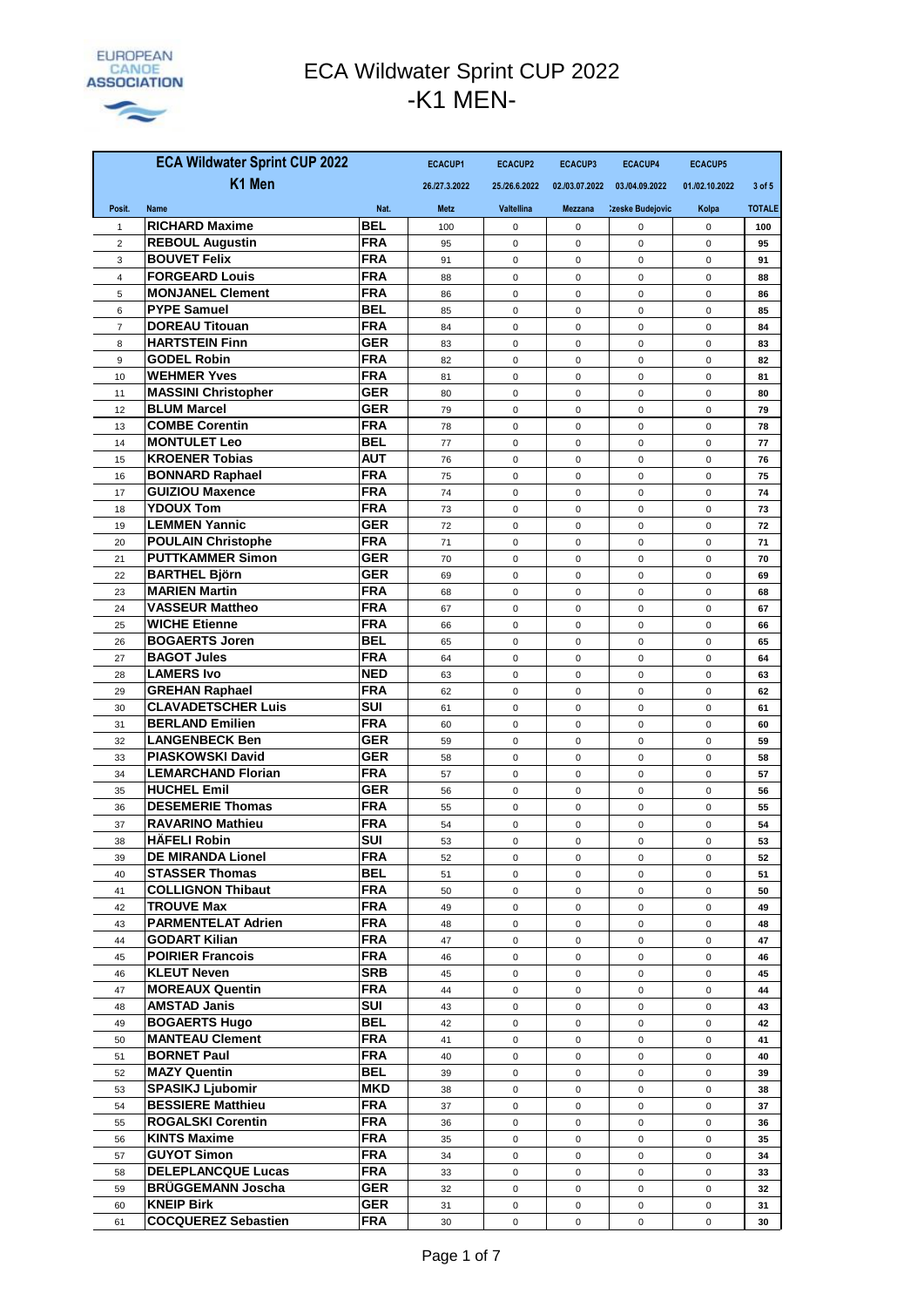

## ECA Wildwater Sprint CUP 2022 -K1 MEN-

|        | <b>ECA Wildwater Sprint CUP 2022</b> |            | <b>ECACUP1</b> | <b>ECACUP2</b>    | <b>ECACUP3</b> | <b>ECACUP4</b>         | <b>ECACUP5</b> |               |
|--------|--------------------------------------|------------|----------------|-------------------|----------------|------------------------|----------------|---------------|
|        | K1 Men                               |            | 26./27.3.2022  | 25./26.6.2022     | 02./03.07.2022 | 03./04.09.2022         | 01./02.10.2022 | $3$ of $5$    |
| Posit. |                                      |            |                |                   |                |                        |                |               |
|        | <b>Name</b>                          | Nat.       | <b>Metz</b>    | <b>Valtellina</b> | <b>Mezzana</b> | <b>Zeske Budejovic</b> | Kolpa          | <b>TOTALE</b> |
| 62     | <b>VALLEE Gwendal</b>                | <b>FRA</b> | 29             | 0                 |                | $\Omega$               |                | 29            |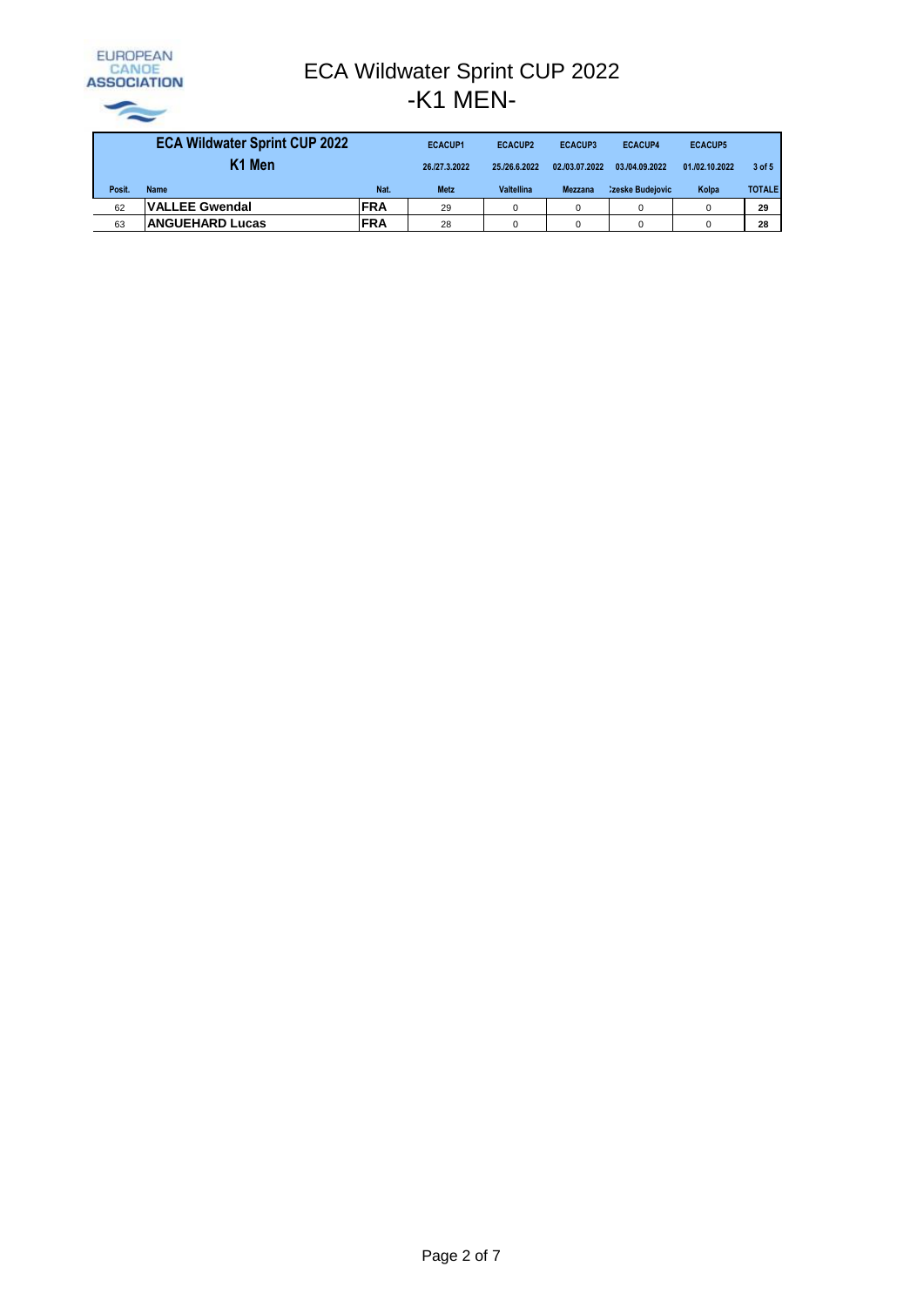

### **ECA Wildwater Sprint CUP 2022 - K1 Women -**

|                | <b>ECA Wildwater Sprint CUP 2022</b> |            | <b>ECACUP1</b> | <b>ECACUP2</b> | <b>ECACUP3</b> | <b>ECACUP4</b>         | <b>ECACUP5</b> |               |
|----------------|--------------------------------------|------------|----------------|----------------|----------------|------------------------|----------------|---------------|
|                | K1 Women                             |            | 26./27.3.2022  | 25./26.6.2022  | 02./03.07.2022 | 03./04.09.2022         | 01./02.10.2022 | $3$ of $5$    |
| Posit.         | <b>Name</b>                          | Nat.       | <b>Metz</b>    | Valtellina     | <b>Mezzana</b> | <b>Zeske Budejovic</b> | Kolpa          | <b>TOTALE</b> |
| 1              | <b>MÜLLER Hannah</b>                 | <b>SUI</b> | 50             | $\Omega$       | $\Omega$       | $\Omega$               | $\Omega$       | 50            |
| $\overline{2}$ | <b>FONTAINE Laura</b>                | <b>FRA</b> | 46             | $\mathbf 0$    | 0              | $\mathbf 0$            | $\mathbf 0$    | 46            |
| 3              | <b>LEBOUC Lisa</b>                   | <b>FRA</b> | 43             | $\mathbf 0$    | 0              | $\mathbf 0$            | $\mathbf 0$    | 43            |
| $\overline{4}$ | <b>ECKERT Jil Sophie</b>             | <b>FRA</b> | 41             | $\Omega$       | $\Omega$       | $\Omega$               | $\Omega$       | 41            |
| 5              | <b>FÜSSER Sabine</b>                 | <b>GER</b> | 39             | $\mathbf 0$    | 0              | $\mathbf 0$            | $\mathbf 0$    | 39            |
| 6              | <b>DREIER Valentina</b>              | <b>AUT</b> | 38             | $\mathbf 0$    | 0              | $\mathbf 0$            | $\Omega$       | 38            |
| $\overline{7}$ | <b>HULPIAU Clémence</b>              | <b>BEL</b> | 37             | $\mathbf 0$    | 0              | $\mathbf 0$            | $\mathbf 0$    | 37            |
| 8              | <b>SINNESAEL Laurane</b>             | <b>BEL</b> | 36             | $\mathbf 0$    | 0              | $\mathbf 0$            | $\mathbf 0$    | 36            |
| 9              | <b>HUSSON Coline</b>                 | <b>FRA</b> | 35             | $\Omega$       | $\Omega$       | $\Omega$               | $\Omega$       | 35            |
| 10             | <b>GREHAN Cecile</b>                 | <b>FRA</b> | 34             | $\Omega$       | 0              | $\Omega$               | $\Omega$       | 34            |
| 11             | <b>SCHMIDT Sophia</b>                | <b>GER</b> | 33             | $\mathbf 0$    | 0              | $\mathbf 0$            | $\mathbf 0$    | 33            |
| 12             | <b>FEINE Constanze</b>               | <b>GER</b> | 32             | $\mathbf 0$    | 0              | $\Omega$               | $\Omega$       | 32            |
| 13             | <b>MORIN SEROT Elodie</b>            | <b>FRA</b> | 31             | $\mathbf 0$    | 0              | $\mathbf 0$            | $\mathbf 0$    | 31            |
| 14             | <b>KROENER Nia</b>                   | <b>GER</b> | 30             | $\Omega$       | 0              | $\mathbf 0$            | $\Omega$       | 30            |
| 15             | <b>RUFFIN-PAYEN Chloe</b>            | <b>FRA</b> | 29             | $\mathbf 0$    | 0              | $\mathbf 0$            | $\mathbf 0$    | 29            |
| 16             | <b>LE CORVAISIER Charlene</b>        | <b>FRA</b> | 28             | $\mathbf 0$    | 0              | $\mathbf 0$            | $\mathbf 0$    | 28            |
| 17             | <b>BOHN Anna</b>                     | <b>GER</b> | 27             | $\Omega$       | 0              | $\Omega$               | $\Omega$       | 27            |
| 18             | <b>OBRECHT Julie</b>                 | <b>FRA</b> | 26             | $\mathbf 0$    | 0              | $\Omega$               | $\Omega$       | 26            |
| 19             | <b>LOUISIANE Levaque</b>             | <b>BEL</b> | 25             | $\mathbf 0$    | 0              | $\mathbf 0$            | $\mathbf 0$    | 25            |
| 20             | <b>DUPIC Chloe</b>                   | <b>FRA</b> | 24             | $\mathbf 0$    | 0              | $\Omega$               | $\mathbf 0$    | 24            |
| 21             | <b>DE MATTEIS Alexia</b>             | <b>FRA</b> | 23             | $\Omega$       | $\Omega$       | $\Omega$               | $\Omega$       | 23            |
| 22             | <b>TENAILLON Camille</b>             | <b>FRA</b> | 22             | $\mathbf 0$    | 0              | $\mathbf 0$            | $\mathbf 0$    | 22            |
| 23             | <b>PAPIN Anais</b>                   | <b>FRA</b> | 21             | $\mathbf 0$    | 0              | $\mathbf 0$            | $\mathbf 0$    | 21            |
| 24             | <b>RAMELET Pauline</b>               | <b>FRA</b> | 20             | $\mathbf 0$    | 0              | $\mathbf 0$            | $\mathbf 0$    | 20            |
| 25             | <b>KAMBIC Sarah</b>                  | <b>FRA</b> | 19             | $\Omega$       | 0              | $\mathbf 0$            | $\Omega$       | 19            |
| 26             | <b>DESCOUENS Aglae</b>               | <b>FRA</b> | 18             | $\mathbf 0$    | 0              | $\mathbf 0$            | $\mathbf 0$    | 18            |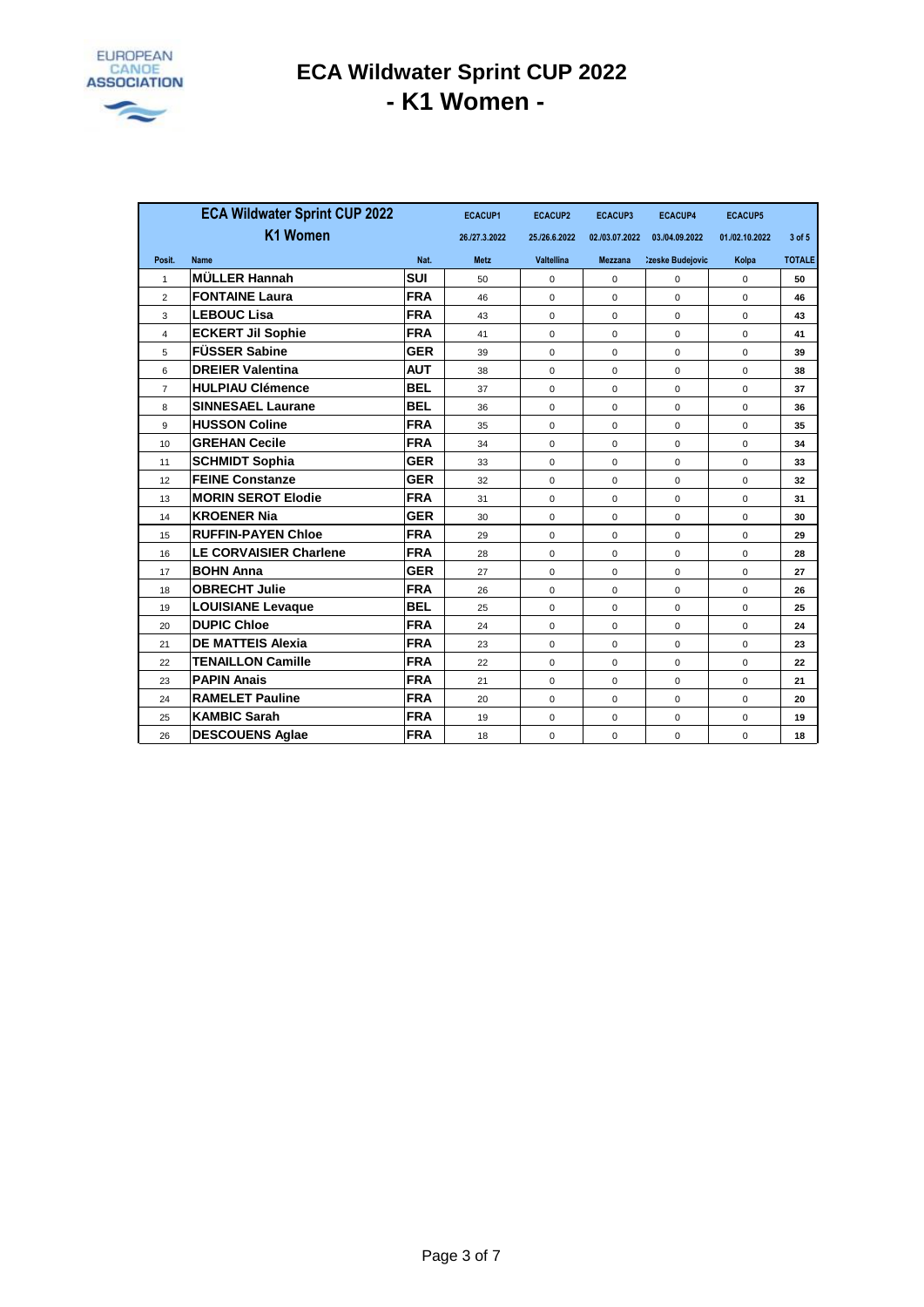

### ECA Wildwater Sprint CUP 2022 - C1 Men -

|                | <b>ECA Wildwater Sprint CUP 2022</b> |            | <b>ECACUP1</b> | <b>ECACUP2</b>    | <b>ECACUP3</b> | <b>ECACUP4</b>         | <b>ECACUP5</b> |               |
|----------------|--------------------------------------|------------|----------------|-------------------|----------------|------------------------|----------------|---------------|
|                | C1 Men                               |            | 26./27.3.2022  | 25./26.6.2022     | 02./03.07.2022 | 03./04.09.2022         | 01./02.10.2022 | $3$ of $5$    |
| Posit.         | <b>Name</b>                          | Nat.       | <b>Metz</b>    | <b>Valtellina</b> | <b>Mezzana</b> | <b>Zeske Budejovic</b> | Kolpa          | <b>TOTALE</b> |
| $\mathbf{1}$   | <b>SAUTEUR Nicolas</b>               | <b>FRA</b> | 50             | $\Omega$          | $\Omega$       | $\Omega$               | $\Omega$       | 50            |
| $\overline{2}$ | <b>FERRION Charles</b>               | <b>FRA</b> | 46             | $\mathbf 0$       | $\mathbf 0$    | $\Omega$               | $\Omega$       | 46            |
| 3              | <b>DAZEUR Quentin</b>                | <b>FRA</b> | 43             | $\mathbf 0$       | $\Omega$       | $\Omega$               | $\Omega$       | 43            |
| 4              | <b>LAPOINTE Louis</b>                | <b>FRA</b> | 41             | $\mathbf 0$       | $\Omega$       | $\Omega$               | $\Omega$       | 41            |
| 5              | <b>KLATT Etienne</b>                 | <b>FRA</b> | 39             | $\mathbf 0$       | $\Omega$       | $\Omega$               | $\Omega$       | 39            |
| 6              | <b>GOURJAULT Ancelin</b>             | <b>FRA</b> | 38             | $\mathbf 0$       | $\Omega$       | $\Omega$               | $\Omega$       | 38            |
| $\overline{7}$ | <b>ZANNI Matteo</b>                  | <b>FRA</b> | 37             | $\Omega$          | $\Omega$       | $\Omega$               | $\Omega$       | 37            |
| 8              | <b>SCHWARZ Ole</b>                   | <b>GER</b> | 36             | $\mathbf 0$       | $\Omega$       | $\Omega$               | $\Omega$       | 36            |
| 9              | <b>MÜLLER Jonah</b>                  | <b>SUI</b> | 35             | $\Omega$          | $\Omega$       | $\Omega$               | $\Omega$       | 35            |
| 10             | <b>PERREAU Mathis</b>                | <b>FRA</b> | 34             | $\mathbf 0$       | $\Omega$       | $\Omega$               | $\Omega$       | 34            |
| 11             | <b>PASSERNIG Louis</b>               | <b>FRA</b> | 33             | $\Omega$          | $\Omega$       | $\Omega$               | $\Omega$       | 33            |
| 12             | <b>HEILINGER Tim</b>                 | <b>GER</b> | 32             | $\mathbf 0$       | $\mathbf 0$    | $\Omega$               | $\Omega$       | 32            |
| 13             | <b>CHEVALLIER Jean</b>               | <b>FRA</b> | 31             | $\Omega$          | $\Omega$       | $\Omega$               | $\Omega$       | 31            |
| 14             | <b>ZDRADOVIC Pavle</b>               | <b>SRB</b> | 30             | $\mathbf 0$       | $\Omega$       | $\Omega$               | $\Omega$       | 30            |
| 15             | <b>MOREAUX Quentin</b>               | <b>FRA</b> | 29             | $\Omega$          | $\Omega$       | $\Omega$               | $\Omega$       | 29            |
| 16             | <b>DESEUSTE Pierre</b>               | <b>FRA</b> | 28             | $\mathbf 0$       | $\Omega$       | $\Omega$               | $\Omega$       | 28            |
| 17             | <b>BECKER Matthieu</b>               | <b>FRA</b> | 27             | $\mathbf 0$       | $\Omega$       | $\Omega$               | $\Omega$       | 27            |
| 18             | <b>DRUSCHKE Fabian</b>               | <b>GER</b> | 26             | $\Omega$          | $\Omega$       | $\Omega$               | $\Omega$       | 26            |
| 19             | <b>VUILLERMOT Thomas</b>             | <b>FRA</b> | 25             | $\mathbf 0$       | $\Omega$       | $\Omega$               | $\Omega$       | 25            |
| 20             | <b>PAPIN Cedric</b>                  | <b>FRA</b> | 24             | $\Omega$          | $\Omega$       | $\Omega$               | $\Omega$       | 24            |
| 21             | <b>QUENAULT Raphael</b>              | <b>FRA</b> | 23             | $\mathbf 0$       | $\mathbf 0$    | $\mathbf 0$            | $\Omega$       | 23            |
| 22             | <b>HELLE Maxime</b>                  | <b>FRA</b> | 22             | $\Omega$          | $\Omega$       | $\Omega$               | $\Omega$       | 22            |
| 23             | <b>SEILER Clement</b>                | <b>FRA</b> | 21             | $\mathbf 0$       | $\Omega$       | $\Omega$               | $\Omega$       | 21            |
| 24             | <b>GALET Theo</b>                    | <b>FRA</b> | 20             | $\Omega$          | $\Omega$       | $\Omega$               | $\Omega$       | 20            |
| 25             | <b>PISKULA Leandre</b>               | <b>FRA</b> | 19             | $\mathbf 0$       | $\Omega$       | $\Omega$               | $\Omega$       | 19            |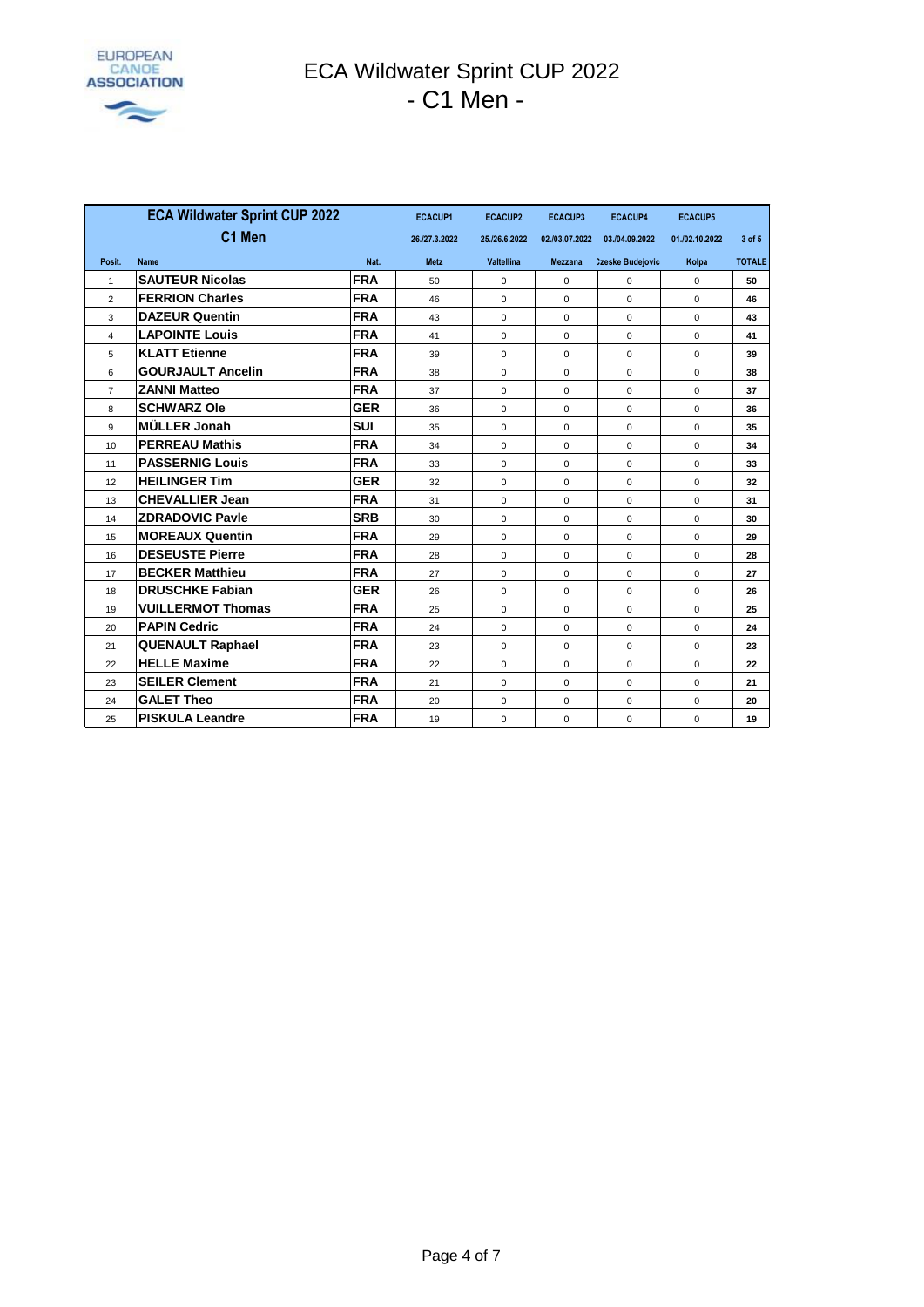

# **ECA Wildwater Sprint CUP 2022 - C1 Women -**

|                | <b>ECA Wildwater Sprint CUP 2022</b> |            | <b>ECACUP1</b> | <b>ECACUP2</b>    | ECACUP3        | <b>ECACUP4</b>         | <b>ECACUP5</b> |               |
|----------------|--------------------------------------|------------|----------------|-------------------|----------------|------------------------|----------------|---------------|
|                | C1 Women                             |            | 26./27.3.2022  | 25./26.6.2022     | 02./03.07.2022 | 03./04.09.2022         | 01./02.10.2022 | $3$ of $5$    |
| Posit.         | Name                                 | Nat.       | <b>Metz</b>    | <b>Valtellina</b> | <b>Mezzana</b> | <b>Zeske Budejovic</b> | Kolpa          | <b>TOTALE</b> |
|                | <b>FONTAINE Laura</b>                | <b>FRA</b> | 50             | 0                 | 0              | $\mathbf 0$            | 0              | 50            |
| $\overline{2}$ | <b>DURAND Manon</b>                  | <b>FRA</b> | 46             | 0                 | $\Omega$       | $\mathbf 0$            | $\Omega$       | 46            |
| 3              | <b>LE CORVAISIER Charlene</b>        | <b>FRA</b> | 43             | 0                 | $\Omega$       | $\mathbf 0$            | $\Omega$       | 43            |
| $\overline{4}$ | <b>Barth Lea Sophie</b>              | <b>GER</b> | 41             | 0                 | $\Omega$       | $\mathbf 0$            | $\Omega$       | 41            |
| 5              | <b>LOHEAC Marion</b>                 | <b>FRA</b> | 39             | $\Omega$          | $\Omega$       | $\Omega$               | $\Omega$       | 39            |
| 6              | <b>MORIN - SEROT Elodie</b>          | <b>FRA</b> | 38             | 0                 | $\Omega$       | 0                      |                | 38            |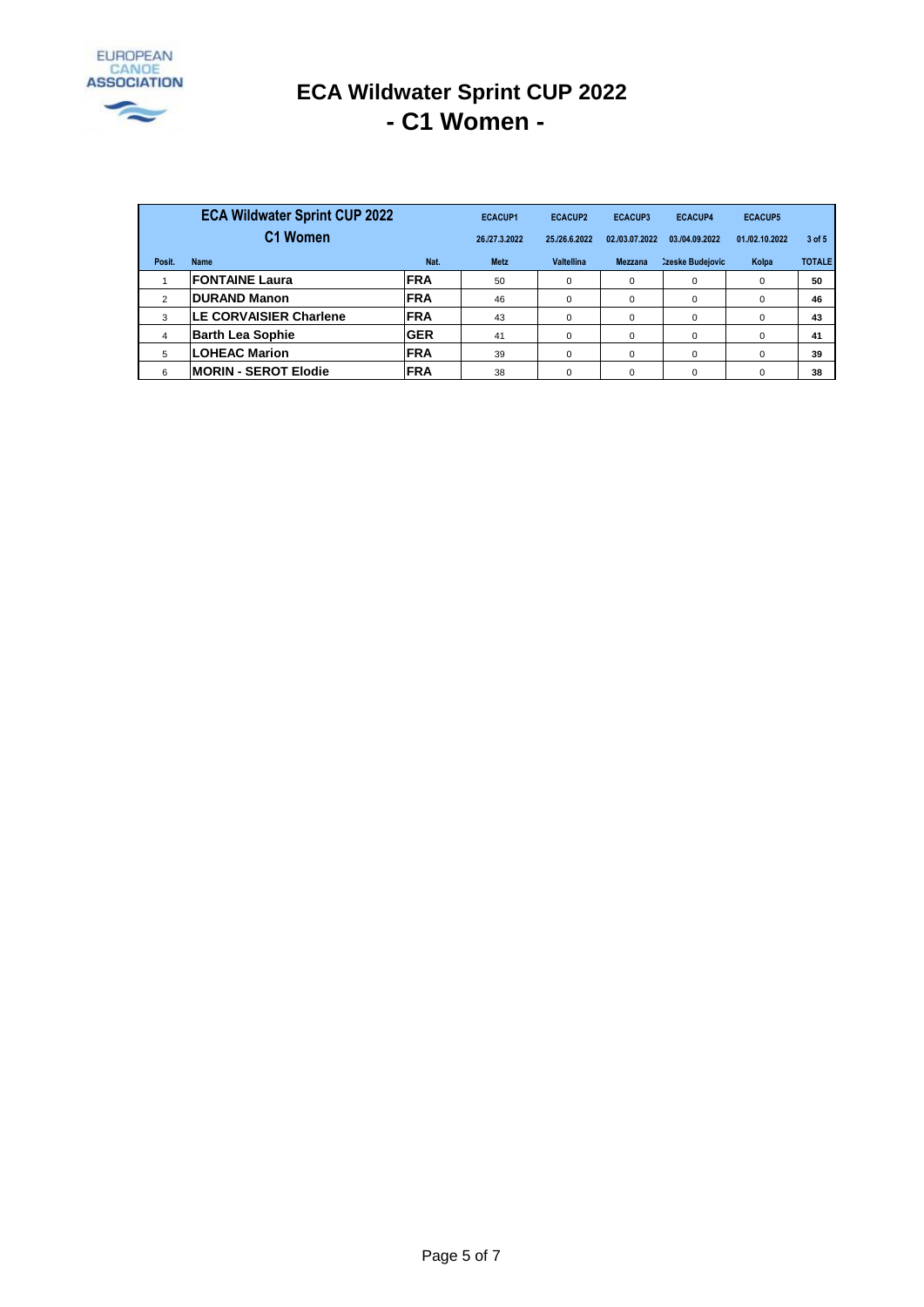

### **ECA Wildwater Sprint CUP 2022 - C2 Men-**

|                | <b>ECA Wildwater Sprint CUP 2022</b>                 |            | <b>ECACUP1</b> | <b>ECACUP2</b>    | <b>ECACUP3</b> | <b>ECACUP4</b>   | <b>ECACUP5</b> |               |
|----------------|------------------------------------------------------|------------|----------------|-------------------|----------------|------------------|----------------|---------------|
|                | C <sub>2</sub> Men                                   |            | 26./27.3.2022  | 25./26.6.2022     | 02./03.07.2022 | 03./04.09.2022   | 01./02.10.2022 | 3 of 5        |
| Posit.         | Name                                                 | Nat.       | <b>Metz</b>    | <b>Valtellina</b> | <b>Mezzana</b> | :zeske Budejovic | Kolpa          | <b>TOTALE</b> |
| $\mathbf{1}$   | <b>GOURJAULT Ancelin -</b><br><b>SAUTEUR Nicolas</b> | <b>FRA</b> | 50             | $\Omega$          | $\Omega$       | $\Omega$         | $\Omega$       | 50            |
| $\overline{2}$ | <b>PASSERNIG Louis -</b><br><b>PERREAU Mathis</b>    | <b>FRA</b> | 46             | $\Omega$          | $\Omega$       | $\Omega$         | $\Omega$       | 46            |
| 3              | <b>DESEUSTE Pierre - GUIZIOU</b><br><b>Maxence</b>   | <b>FRA</b> | 43             | $\Omega$          | $\mathbf 0$    | $\Omega$         | $\Omega$       | 43            |
| 4              | <b>PARMENTELAT Adrien -</b><br><b>LAPOINTE Louis</b> | <b>FRA</b> | 41             | $\Omega$          | $\Omega$       | $\Omega$         | $\Omega$       | 41            |
| 5              | <b>COMBE Corentin -</b><br><b>MONJANEL Clement</b>   | <b>FRA</b> | 39             | $\Omega$          | $\mathbf 0$    | $\mathbf 0$      | $\Omega$       | 39            |
| 6              | <b>LIPPERHEIDE Moritz -</b><br><b>SCHWARZ Ole</b>    | <b>GER</b> | 38             | $\mathbf 0$       | 0              | $\mathbf 0$      | $\Omega$       | 38            |
| $\overline{7}$ | <b>COLLIGNON Thibaut -</b><br><b>BORNET Paul</b>     | <b>FRA</b> | 37             | $\Omega$          | $\mathbf 0$    | $\mathbf 0$      | $\Omega$       | 37            |
| 8              | <b>ANGUEHARD Lucas -</b><br><b>PISKULA Leandre</b>   | <b>FRA</b> | 36             | $\Omega$          | $\mathbf 0$    | $\mathbf 0$      | $\Omega$       | 36            |
| 9              | <b>HELLE Maxime - GODEL</b><br><b>Robin</b>          | <b>FRA</b> | 35             | $\mathbf 0$       | $\mathbf 0$    | $\mathbf 0$      | $\Omega$       | 35            |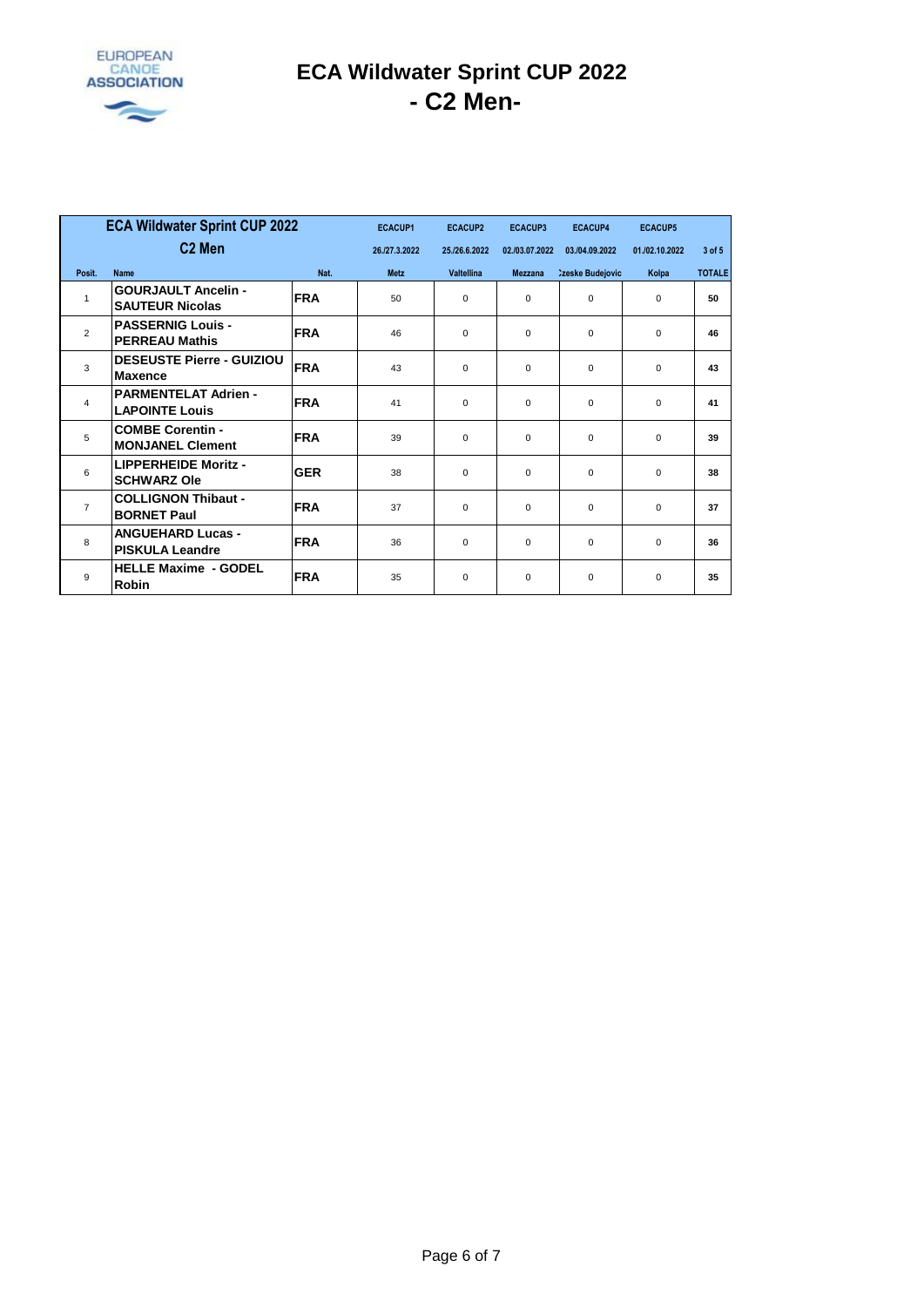

### **ECA Wildwater Sprint CUP 2022 - C2 Women -**

|                | <b>ECA Wildwater Sprint CUP 2022</b>              |            | <b>ECACUP1</b> | <b>ECACUP2</b> | <b>ECACUP3</b> | <b>ECACUP4</b>         | <b>ECACUP5</b> |               |
|----------------|---------------------------------------------------|------------|----------------|----------------|----------------|------------------------|----------------|---------------|
|                | <b>C2 Women</b>                                   |            | 26./27.3.2022  | 25./26.6.2022  | 02./03.07.2022 | 03./04.09.2022         | 01./02.10.2022 | $3$ of $5$    |
| Posit.         | <b>Name</b>                                       | Nat.       | <b>Metz</b>    | Valtellina     | <b>Mezzana</b> | <b>Zeske Budejovic</b> | Kolpa          | <b>TOTALE</b> |
| $\mathbf{1}$   | <b>LAMBERT Louann -</b><br><b>DELOGE Alice</b>    | <b>FRA</b> | 50             | 0              | 0              | $\mathbf 0$            | $\mathbf 0$    | 50            |
| 2              | <b>SOUCHEYRE Charlotte</b><br>- LOHEAC Marion     | <b>FRA</b> | 46             | 0              | 0              | $\mathbf 0$            | 0              | 46            |
| 3              | <b>VINCENT Lucille -</b><br><b>LESCURE Olivia</b> | <b>FRA</b> | 43             | 0              | 0              | $\mathbf 0$            | 0              | 43            |
| $\overline{4}$ | <b>TAMBURINI Emmy-</b><br><b>MALAISE Lola</b>     | <b>FRA</b> | 41             | $\Omega$       | $\Omega$       | $\mathbf 0$            | 0              | 41            |
|                |                                                   |            |                |                |                |                        |                |               |
|                |                                                   |            |                |                |                |                        |                |               |
|                |                                                   |            |                |                |                |                        |                |               |
|                |                                                   |            |                |                |                |                        |                |               |
|                |                                                   |            |                |                |                |                        |                |               |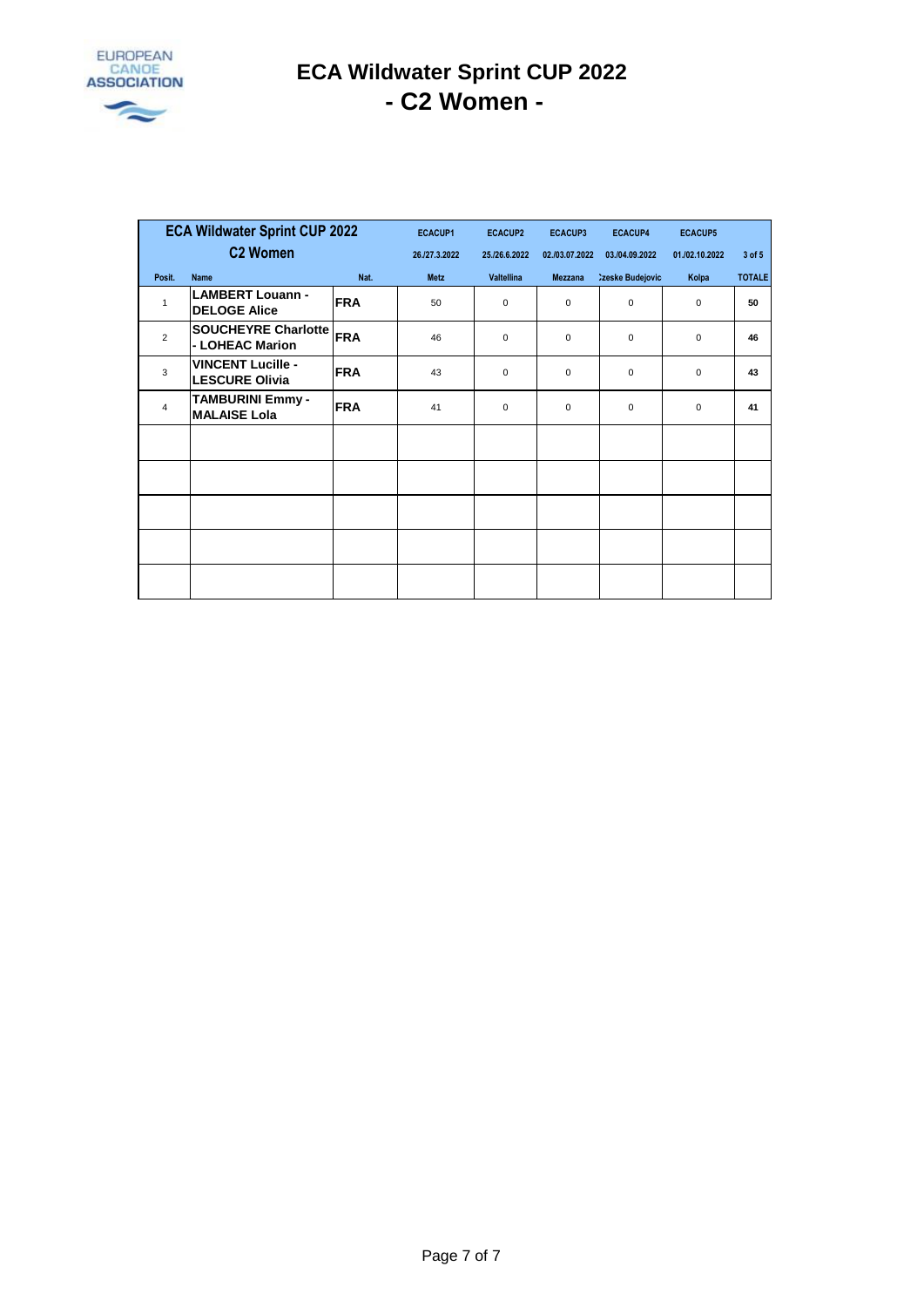

## ECA Wildwater Junior CUP 2022 -K1 MEN Junior-

|                | <b>ECA Wildwater Sprint CUP 2022</b>                     |                          | <b>ECACUP1</b> | <b>ECACUP2</b>    | <b>ECACUP3</b>             | <b>ECACUP4</b>             | <b>ECACUP5</b>               |               |
|----------------|----------------------------------------------------------|--------------------------|----------------|-------------------|----------------------------|----------------------------|------------------------------|---------------|
|                | <b>K1 Men Junior</b>                                     |                          | 26./27.3.2022  | 25./26.6.2022     | 02./03.07.2022             | 03./04.09.2022             | 01./02.10.2022               | $3$ of $5$    |
| Posit.         | <b>Name</b>                                              | Nat.                     | Metz           | <b>Valtellina</b> | <b>Mezzana</b>             | <b>Zeske Budejovic</b>     | Kolpa                        | <b>TOTALE</b> |
| $\mathbf{1}$   | <b>SCHMITTER Aaron</b>                                   | <b>SUI</b>               | 100            | 0                 | $\mathbf 0$                | $\mathbf 0$                | 0                            | 100           |
| $\overline{2}$ | <b>MASSOT Loig</b>                                       | <b>FRA</b>               | 95             | 0                 | $\mathbf 0$                | $\mathbf 0$                | $\mathbf 0$                  | 95            |
| 3              | <b>PAYEN Jerome</b>                                      | <b>FRA</b>               | 91             | 0                 | $\mathbf 0$                | $\mathbf 0$                | 0                            | 91            |
| 4              | <b>TOSTAIN Dimitri</b>                                   | <b>FRA</b>               | 88             | $\mathbf 0$       | $\mathbf 0$                | $\mathbf 0$                | $\mathbf 0$                  | 88            |
| 5              | <b>MEERSMANS Tristan</b>                                 | <b>BEL</b>               | 86             | 0                 | 0                          | $\mathbf 0$                | $\mathbf 0$                  | 86            |
| 6              | <b>HAYET Mathieu</b>                                     | <b>FRA</b>               | 85             | 0                 | $\mathbf 0$                | $\mathbf 0$                | $\mathbf 0$                  | 85            |
| $\overline{7}$ | <b>BAILLY Baptiste</b>                                   | <b>FRA</b>               | 84             | 0                 | $\mathbf 0$                | 0                          | 0                            | 84            |
| 8              | <b>VANDECASTEELE Braim</b>                               | BEL                      | 83             | 0                 | 0                          | $\mathbf 0$                | $\mathbf 0$                  | 83            |
| 9              | <b>PAGES Louis</b>                                       | <b>FRA</b>               | 82             | 0                 | $\mathbf 0$                | $\mathbf 0$                | $\mathbf 0$                  | 82            |
| 10             | <b>DUVERGER Alexandre</b>                                | <b>FRA</b>               | 81             | $\mathbf 0$       | $\mathbf 0$                | $\mathbf 0$                | $\mathbf 0$                  | 81            |
| 11             | <b>BONMANN Leo</b>                                       | <b>GER</b>               | 80             | 0                 | $\mathbf 0$                | $\mathbf 0$                | $\mathbf 0$                  | 80            |
| 12             | <b>DURRACQ Axel</b>                                      | <b>FRA</b>               | 79             | 0                 | $\mathbf 0$                | $\mathbf 0$                | 0                            | 79            |
| 13             | <b>SCHOEPFER Walter</b>                                  | <b>FRA</b>               | 78             | 0                 | 0                          | $\mathbf 0$                | $\mathbf 0$                  | 78            |
| 14             | <b>CAVROIS Robin</b>                                     | <b>FRA</b>               | 77             | 0                 | $\mathbf 0$                | $\mathbf 0$                | 0                            | 77            |
| 15             | <b>D'HALLUIN Alexandre</b>                               | <b>FRA</b>               | 76             | 0                 | $\pmb{0}$                  | $\mathbf 0$                | $\mathbf 0$                  | 76            |
| 16             | <b>SCHNEIDER Martin</b>                                  | <b>FRA</b>               | 75             | 0                 | $\mathbf 0$                | $\mathbf 0$                | $\mathbf 0$                  | 75            |
| 17             | <b>GIBOULEAU Camille</b>                                 | <b>FRA</b>               | 74             | 0                 | 0                          | $\mathbf 0$                | $\mathbf 0$                  | 74            |
| 18             | <b>DUVERGER Maxime</b>                                   | <b>FRA</b>               | 73             | 0                 | $\mathbf 0$                | $\mathbf 0$                | $\mathbf 0$                  | 73            |
| 19             | <b>CALLIET Pablo Antonio</b><br><b>BESSIERE Antoine</b>  | GER<br><b>FRA</b>        | 72             | 0                 | $\mathbf 0$                | $\mathbf 0$                | 0                            | 72            |
| 20             | <b>ROUSSON Maximilien</b>                                | <b>FRA</b>               | 71             | $\mathbf 0$       | $\mathbf 0$                | $\mathbf 0$                | $\mathbf 0$                  | 71            |
| 21<br>22       | <b>NIEDERLE GOMEZ Nicolas</b>                            | <b>GER</b>               | 70<br>69       | 0<br>0            | $\mathbf 0$<br>0           | $\mathbf 0$<br>$\mathbf 0$ | 0<br>$\mathbf 0$             | 70<br>69      |
| 23             | <b>SCHUPP Augustin</b>                                   | <b>FRA</b>               | 68             | 0                 | 0                          | $\mathbf 0$                | 0                            | 68            |
| 24             | <b>GAUD Thomas</b>                                       | <b>FRA</b>               | 67             | 0                 | 0                          | $\mathbf 0$                | $\mathbf 0$                  | 67            |
| 25             | <b>DE LA PAIX Florian</b>                                | <b>FRA</b>               | 66             | 0                 | 0                          | $\mathbf 0$                | $\mathbf 0$                  | 66            |
| 26             | <b>HRAIBA Adam</b>                                       | <b>FRA</b>               | 65             | 0                 | $\mathbf 0$                | $\mathbf 0$                | $\mathbf 0$                  | 65            |
| 27             | <b>LEBRANCHU Lois</b>                                    | <b>FRA</b>               | 64             | $\mathbf 0$       | 0                          | $\mathbf 0$                | $\mathbf 0$                  | 64            |
| 28             | <b>NIEDERLE GOMEZ Benjamin</b>                           | GER                      | 63             | 0                 | $\mathbf 0$                | $\mathbf 0$                | 0                            | 63            |
| 29             | <b>ROPERS Noah</b>                                       | <b>FRA</b>               | 62             | 0                 | $\mathbf 0$                | $\mathbf 0$                | $\mathbf 0$                  | 62            |
| 30             | <b>MAHE Clement</b>                                      | <b>FRA</b>               | 61             | 0                 | $\mathbf 0$                | $\mathbf 0$                | 0                            | 61            |
| 31             | <b>ZEROUGA Nouredine</b>                                 | <b>FRA</b>               | 60             | 0                 | $\mathbf 0$                | $\mathbf 0$                | 0                            | 60            |
| 32             | <b>GENDRON Francois</b>                                  | <b>FRA</b>               | 59             | 0                 | $\mathbf 0$                | $\mathbf 0$                | $\mathbf 0$                  | 59            |
| 33             | <b>KERLEAU Thibault</b>                                  | <b>FRA</b>               | 58             | 0                 | 0                          | $\mathbf 0$                | $\mathbf 0$                  | 58            |
| 34             | <b>GARON Louis</b>                                       | <b>FRA</b>               | 57             | $\mathbf 0$       | $\mathbf 0$                | $\mathbf 0$                | $\mathbf 0$                  | 57            |
| 35             | <b>AMIR-TAHMASSEB Timothee</b>                           | <b>FRA</b>               | 56             | 0                 | $\mathbf 0$                | $\mathbf 0$                | 0                            | 56            |
| 36             | <b>MERTENS Mathijs</b>                                   | BEL                      | 55             | $\mathbf 0$       | $\mathbf 0$                | $\mathbf 0$                | $\mathbf 0$                  | 55            |
| 37             | <b>FRUMHOLTZ Victor</b>                                  | <b>FRA</b>               | 54             | 0                 | $\mathbf 0$                | $\mathbf 0$                | 0                            | 54            |
| 38             | <b>LEONELLI Eric</b>                                     | <b>FRA</b>               | 53             | 0                 | $\mathbf 0$                | $\mathbf 0$                | $\mathbf 0$                  | 53            |
| 39             | <b>LEONARD Achille</b>                                   | BEL                      | 52             | 0                 | 0                          | 0                          | 0                            | 52            |
| 40             | <b>VAN NIEUWENHOVEN Jules</b>                            | BEL<br><b>FRA</b>        | 51             | 0                 | 0                          | $\mathbf 0$                | 0                            | 51            |
| 41             | <b>TASSOTTI Julien</b><br><b>LE DORE Audren</b>          | <b>FRA</b>               | 50             | 0                 | $\mathbf 0$                | $\mathbf 0$                | 0                            | 50            |
| 42<br>43       | <b>GRONDIN Felix</b>                                     | <b>FRA</b>               | 49<br>48       | 0<br>0            | $\mathbf 0$<br>$\mathbf 0$ | $\mathbf{0}$<br>0          | $\mathsf{O}$<br>$\mathsf{O}$ | 49<br>48      |
| 44             | <b>LAZAROV Kristijan</b>                                 | MKD                      | 47             | 0                 | $\mathbf 0$                | $\mathbf{0}$               | 0                            | 47            |
| 45             | <b>BIZOUERNE Maxime</b>                                  | FRA                      | 46             | 0                 | 0                          | 0                          | 0                            | 46            |
| 46             | <b>BIENASSIS Robin</b>                                   | <b>FRA</b>               | 45             | 0                 | $\mathbf 0$                | $\mathbf{0}$               | $\mathbf 0$                  | 45            |
| 47             | <b>RENAUD Ethan</b>                                      | <b>FRA</b>               | 44             | 0                 | $\mathbf 0$                | $\mathbf 0$                | 0                            | 44            |
| 48             | <b>JAN Corentin</b>                                      | <b>FRA</b>               | 43             | 0                 | $\mathbf 0$                | $\mathbf 0$                | 0                            | 43            |
| 49             | <b>MAHE Malik</b>                                        | FRA                      | 42             | 0                 | $\mathbf 0$                | $\mathbf 0$                | 0                            | 42            |
| 50             | <b>TIGGES Julius</b>                                     | <b>GER</b>               | 41             | 0                 | $\mathbf 0$                | $\mathbf 0$                | 0                            | 41            |
| 51             | <b>DELEPLANCQUE Paul</b>                                 | <b>FRA</b>               | 40             | 0                 | 0                          | $\mathbf 0$                | 0                            | 40            |
| 52             | <b>DEMILLY Maxence</b>                                   | <b>FRA</b>               | 39             | 0                 | 0                          | $\mathbf 0$                | $\mathsf{O}$                 | 39            |
| 53             | <b>PINCKERS Nicolas</b>                                  | <b>FRA</b>               | 38             | 0                 | 0                          | $\mathbf 0$                | 0                            | 38            |
| 54             | <b>ROUX Julien</b>                                       | <b>FRA</b>               | 37             | 0                 | 0                          | 0                          | $\mathsf{O}$                 | 37            |
| 55             | KLICHAMER--JANUEL Ivann                                  | <b>FRA</b>               | 36             | 0                 | 0                          | $\mathbf{0}$               | $\mathbf 0$                  | 36            |
| 56             | <b>ARENS Louis</b>                                       | <b>FRA</b>               | 35             | 0                 | 0                          | $\mathbf 0$                | $\mathsf{O}$                 | 35            |
| 57             | <b>CRAPART Noe</b>                                       | FRA                      | 34             | 0                 | 0                          | $\mathbf 0$                | 0                            | 34            |
| 58             | <b>CHOTARD Marius</b>                                    | FRA                      | 33             | 0                 | 0                          | $\mathbf 0$                | 0                            | 33            |
| 59             | <b>MAZERAT Elie</b>                                      | <b>FRA</b>               | 32             | 0                 | 0                          | $\mathbf{0}$               | 0                            | 32            |
| 60             | <b>BERTRAND Romain</b><br><b>SIFFERT Albert Francois</b> | <b>FRA</b><br><b>BEL</b> | 31             | 0                 | 0                          | $\mathbf{0}$               | 0                            | 31            |
| 61             |                                                          |                          | 30             | 0                 | 0                          | 0                          | 0                            | 30            |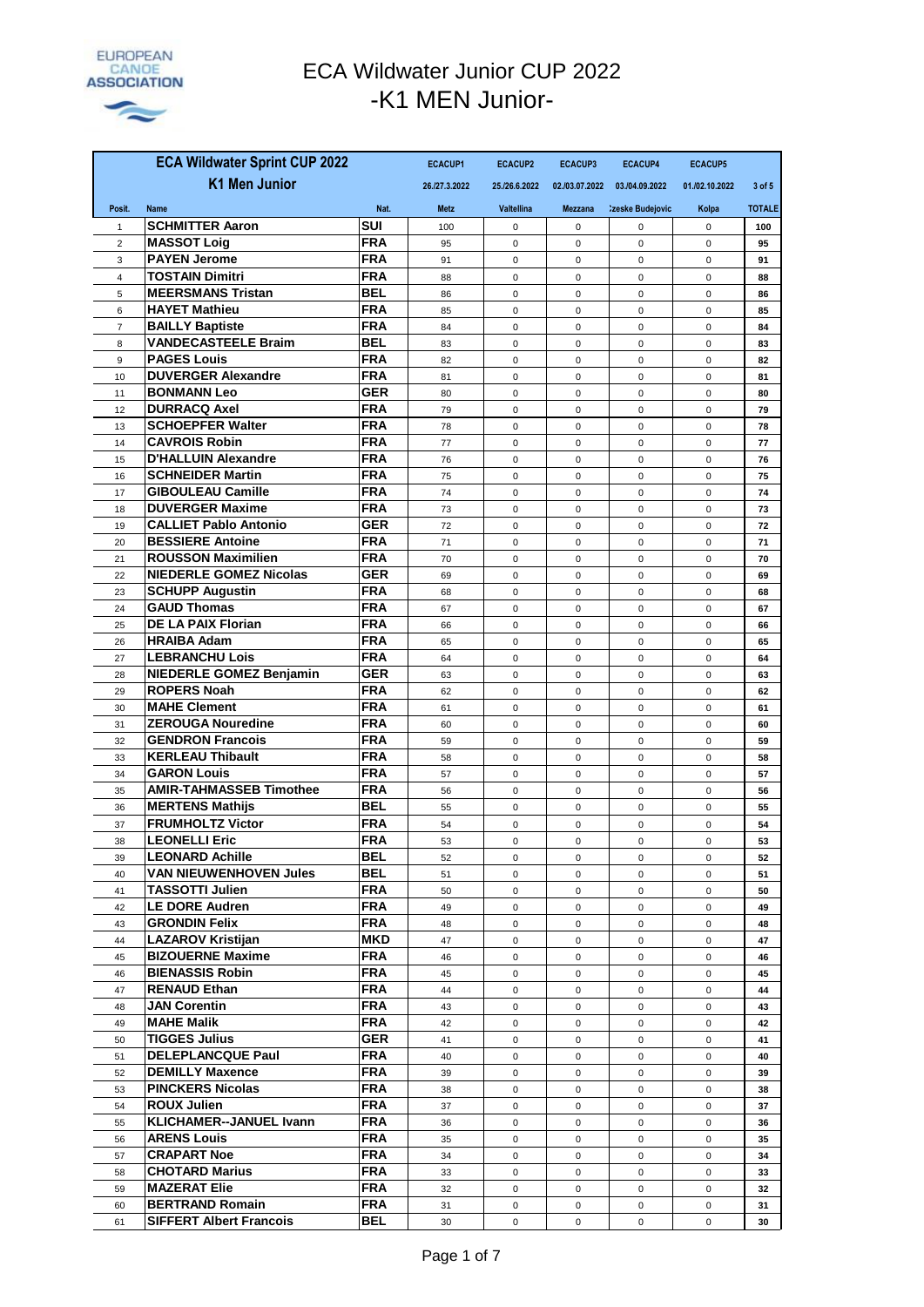#### EUROPEAN **CANDE**<br>ASSOCIATION  $\rightarrow$

## ECA Wildwater Junior CUP 2022 -K1 MEN Junior-

|        | <b>ECA Wildwater Sprint CUP 2022</b> |            | <b>ECACUP1</b> | <b>ECACUP2</b>    | <b>ECACUP3</b> | <b>ECACUP4</b>         | <b>ECACUP5</b> |                |
|--------|--------------------------------------|------------|----------------|-------------------|----------------|------------------------|----------------|----------------|
|        | <b>K1 Men Junior</b>                 |            | 26./27.3.2022  | 25./26.6.2022     | 02./03.07.2022 | 03./04.09.2022         | 01./02.10.2022 | $3$ of $5$     |
| Posit. | Name                                 | Nat.       | <b>Metz</b>    | <b>Valtellina</b> | <b>Mezzana</b> | <b>Zeske Budejovic</b> | Kolpa          | <b>TOTALE</b>  |
| 62     | <b>CLUPTY Enzo</b>                   | <b>FRA</b> | 29             | $\Omega$          | $\Omega$       | $\Omega$               | $\Omega$       | 29             |
| 63     | <b>VINCENT Joseph</b>                | <b>FRA</b> | 28             | $\Omega$          | $\Omega$       | $\Omega$               | $\Omega$       | 28             |
| 64     | <b>ROTHAN Remv</b>                   | <b>FRA</b> | 27             | $\mathbf 0$       | $\mathbf 0$    | $\Omega$               | $\Omega$       | 27             |
| 65     | JOURD'HEUIL Gabriel                  | <b>FRA</b> | 26             | $\mathbf 0$       | $\mathbf 0$    | $\mathbf 0$            | 0              | 26             |
| 66     | <b>CIEKALA Thomas</b>                | <b>FRA</b> | 25             | $\Omega$          | $\Omega$       | $\Omega$               | $\Omega$       | 25             |
| 67     | <b>FOSTIER William</b>               | <b>BEL</b> | 24             | $\Omega$          | $\Omega$       | $\Omega$               | $\Omega$       | 24             |
| 68     | <b>PETER Samuel</b>                  | <b>SUI</b> | 23             | $\Omega$          | $\Omega$       | $\Omega$               | $\Omega$       | 23             |
| 69     | <b>SOLECKI Milo</b>                  | <b>FRA</b> | 22             | $\mathbf 0$       | $\Omega$       | $\Omega$               | $\Omega$       | 22             |
| 70     | <b>RIVIER Gael</b>                   | <b>FRA</b> | 21             | $\mathbf 0$       | $\Omega$       | $\Omega$               | $\Omega$       | 21             |
| 71     | <b>SCHELL Rusker</b>                 | <b>NED</b> | 20             | $\mathbf 0$       | $\Omega$       | $\Omega$               | $\Omega$       | 20             |
| 72     | <b>CARTIER Baptiste</b>              | <b>FRA</b> | 19             | $\Omega$          | $\Omega$       | $\Omega$               | $\Omega$       | 19             |
| 73     | <b>SA SILVA TRICOIRE Corentin</b>    | <b>FRA</b> | 18             | $\Omega$          | $\Omega$       | $\Omega$               | $\Omega$       | 18             |
| 74     | <b>GUGINOV Blagoj</b>                | <b>MKD</b> | 17             | $\Omega$          | $\Omega$       | $\Omega$               | $\Omega$       | 17             |
| 75     | <b>PERRE Antoine</b>                 | <b>FRA</b> | 16             | $\Omega$          | $\Omega$       | $\Omega$               | $\Omega$       | 16             |
| 76     | <b>LEMOINE Clement</b>               | <b>FRA</b> | 15             | $\Omega$          | $\Omega$       | $\Omega$               | $\Omega$       | 15             |
| 77     | <b>CHERRIER William</b>              | <b>FRA</b> | 14             | $\Omega$          | $\Omega$       | $\Omega$               | $\Omega$       | 14             |
| 78     | <b>CONAND Benjamin</b>               | <b>FRA</b> | 13             | $\Omega$          | $\Omega$       | $\Omega$               | $\Omega$       | 13             |
| 79     | <b>PESTEL Jules</b>                  | <b>FRA</b> | 12             | $\Omega$          | $\Omega$       | $\Omega$               | $\Omega$       | 12             |
| 80     | <b>MAYAUD Ingham Hugo</b>            | <b>FRA</b> | 11             | $\mathbf 0$       | $\mathbf 0$    | $\Omega$               | $\Omega$       | 11             |
| 81     | <b>COUDERC-CATALAN Joseph</b>        | <b>FRA</b> | 10             | $\mathbf 0$       | $\Omega$       | $\Omega$               | $\Omega$       | 10             |
| 82     | <b>MAILLET Maximilien</b>            | <b>FRA</b> | 9              | $\mathbf 0$       | $\Omega$       | $\Omega$               | $\Omega$       | 9              |
| 83     | <b>CHAUVEAU LE DUFF Ewen</b>         | <b>FRA</b> | 8              | $\mathbf 0$       | $\Omega$       | $\Omega$               | $\Omega$       | 8              |
| 84     | <b>KRISTOF Sinka</b>                 | <b>BEL</b> | $\overline{7}$ | $\mathbf 0$       | 0              | 0                      | $\Omega$       | $\overline{7}$ |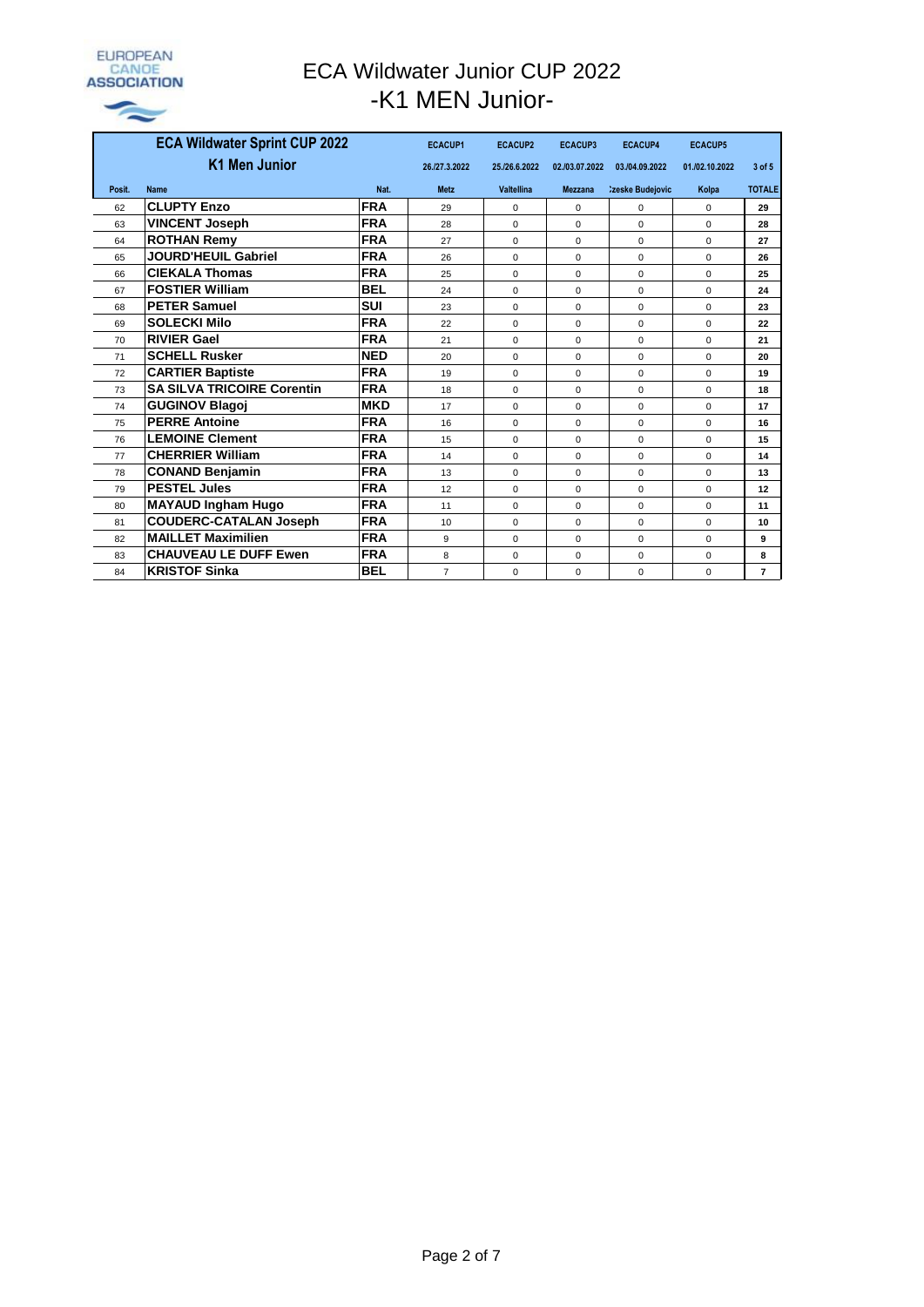

# **ECA Wildwater Junior CUP 2022 - K1 Women Junior -**

|                | <b>ECA Wildwater Sprint CUP 2022</b> |            | <b>ECACUP1</b> | <b>ECACUP2</b>    | <b>ECACUP3</b> | <b>ECACUP4</b>                | <b>ECACUP5</b> |               |
|----------------|--------------------------------------|------------|----------------|-------------------|----------------|-------------------------------|----------------|---------------|
|                | <b>K1 Women Junior</b>               |            | 26./27.3.2022  | 25./26.6.2022     |                | 02./03.07.2022 03./04.09.2022 | 01./02.10.2022 | $3$ of $5$    |
| Posit.         | <b>Name</b>                          | Nat.       | <b>Metz</b>    | <b>Valtellina</b> | <b>Mezzana</b> | <b>Zeske Budejovic</b>        | Kolpa          | <b>TOTALE</b> |
| $\mathbf{1}$   | <b>NICOT Chloe</b>                   | <b>FRA</b> | 50             | $\mathbf 0$       | 0              | 0                             | 0              | 50            |
| $\overline{2}$ | <b>VITALI-GUILBERT Eve</b>           | <b>FRA</b> | 46             | $\mathbf 0$       | 0              | $\mathbf 0$                   | $\mathbf 0$    | 46            |
| 3              | JÄGER Anne                           | <b>GER</b> | 43             | $\Omega$          | $\Omega$       | $\Omega$                      | $\Omega$       | 43            |
| $\overline{4}$ | <b>LLORET LINARES Nina</b>           | <b>FRA</b> | 41             | $\mathbf 0$       | $\mathbf 0$    | $\mathbf 0$                   | $\mathbf 0$    | 41            |
| 5              | <b>GEORGEON Valentine</b>            | <b>FRA</b> | 39             | $\mathbf 0$       | $\mathbf 0$    | $\mathbf 0$                   | $\mathbf 0$    | 39            |
| 6              | <b>CAIVEAU Adele</b>                 | <b>FRA</b> | 38             | $\Omega$          | $\mathbf 0$    | $\Omega$                      | $\Omega$       | 38            |
| $\overline{7}$ | <b>HOßFELD Hannah</b>                | <b>GER</b> | 37             | $\mathbf 0$       | $\mathbf 0$    | $\mathbf 0$                   | $\mathbf 0$    | 37            |
| 8              | <b>PUTTKAMMER Luisa</b>              | <b>GER</b> | 36             | $\mathbf 0$       | 0              | $\mathbf 0$                   | $\mathbf 0$    | 36            |
| 9              | <b>ROULAND Marine</b>                | <b>FRA</b> | 35             | $\mathbf 0$       | 0              | $\mathbf 0$                   | $\mathbf 0$    | 35            |
| 10             | <b>MALINGE Zaura</b>                 | <b>FRA</b> | 34             | $\mathbf 0$       | $\mathbf 0$    | $\mathbf 0$                   | $\mathbf 0$    | 34            |
| 11             | <b>ETTLIN Glenys</b>                 | <b>SUI</b> | 33             | $\mathbf 0$       | 0              | $\mathbf 0$                   | $\mathbf 0$    | 33            |
| 12             | <b>BIENASSIS Emma</b>                | <b>FRA</b> | 32             | $\mathbf 0$       | 0              | 0                             | $\mathbf 0$    | 32            |
| 13             | <b>GIREAUD Melody</b>                | <b>FRA</b> | 31             | $\mathbf 0$       | 0              | $\mathbf 0$                   | $\mathbf 0$    | 31            |
| 14             | <b>NIVET Bertille</b>                | <b>FRA</b> | 30             | $\mathbf 0$       | 0              | 0                             | $\mathbf 0$    | 30            |
| 15             | <b>PITON Alwena</b>                  | <b>FRA</b> | 29             | $\mathbf 0$       | 0              | $\mathbf 0$                   | $\mathbf 0$    | 29            |
| 16             | <b>NICOT Amelie</b>                  | <b>FRA</b> | 28             | $\Omega$          | 0              | $\mathbf 0$                   | $\mathbf 0$    | 28            |
| 17             | <b>BROSSE Lola</b>                   | <b>FRA</b> | 27             | $\mathbf 0$       | 0              | $\mathbf 0$                   | $\mathbf 0$    | 27            |
| 18             | <b>DUTERAGE Sidonie</b>              | <b>FRA</b> | 26             | $\mathbf 0$       | 0              | $\mathbf 0$                   | $\mathbf 0$    | 26            |
| 19             | <b>LLORET LINARES Luna</b>           | <b>FRA</b> | 25             | $\mathbf 0$       | 0              | $\mathbf 0$                   | $\mathbf 0$    | 25            |
| 20             | <b>ZIMER Clara</b>                   | BEL        | 24             | $\mathbf 0$       | $\mathbf 0$    | $\mathbf 0$                   | $\mathbf 0$    | 24            |
| 21             | <b>DE HASQUE Marguerite</b>          | BEL        | 23             | $\mathbf 0$       | 0              | $\mathbf 0$                   | $\mathbf 0$    | 23            |
| 22             | <b>HUIBAN-DESCOFFRE Carole</b>       | <b>FRA</b> | 22             | $\mathbf 0$       | 0              | $\mathbf 0$                   | $\mathbf 0$    | 22            |
| 23             | <b>GUEN Leila</b>                    | <b>FRA</b> | 21             | $\mathbf 0$       | 0              | $\mathbf 0$                   | $\mathbf 0$    | 21            |
| 24             | <b>LAMBERT Louann</b>                | <b>FRA</b> | 20             | $\pmb{0}$         | 0              | $\mathsf 0$                   | $\pmb{0}$      | 20            |
| 25             | <b>DESMERGER Camille</b>             | <b>FRA</b> | 19             | $\Omega$          | 0              | $\Omega$                      | $\mathbf 0$    | 19            |
| 26             | <b>FREMONT Aldee</b>                 | <b>FRA</b> | 18             | $\mathbf 0$       | 0              | $\mathbf 0$                   | $\mathbf 0$    | 18            |
| 27             | <b>GO Manon</b>                      | <b>FRA</b> | 17             | $\mathbf 0$       | 0              | $\mathbf 0$                   | $\mathbf 0$    | 17            |
| 28             | <b>HANRYON Solene</b>                | <b>FRA</b> | 16             | $\mathbf 0$       | 0              | $\mathbf 0$                   | $\mathbf 0$    | 16            |
| 29             | <b>DELICOURT Kyera</b>               | <b>FRA</b> | 15             | $\mathbf 0$       | 0              | $\mathbf 0$                   | $\mathbf 0$    | 15            |
| 30             | <b>DELOGE Alice</b>                  | <b>FRA</b> | 14             | $\mathbf 0$       | 0              | $\mathbf 0$                   | $\mathbf 0$    | 14            |
| 31             | <b>MAILLET Gersandre</b>             | <b>FRA</b> | 13             | $\mathbf 0$       | 0              | $\mathbf 0$                   | $\mathbf 0$    | 13            |
| 32             | <b>MONTEBRUN Lois</b>                | <b>FRA</b> | 12             | $\mathbf 0$       | $\mathbf 0$    | $\mathbf 0$                   | $\mathbf 0$    | 12            |
| 33             | <b>LEBRUMANT Savanah</b>             | <b>FRA</b> | 11             | $\mathbf 0$       | 0              | $\mathbf 0$                   | $\mathbf 0$    | 11            |
| 34             | <b>ROUSSEAU Prune</b>                | <b>FRA</b> | 10             | $\mathbf 0$       | $\mathbf 0$    | $\mathbf 0$                   | $\mathbf 0$    | 10            |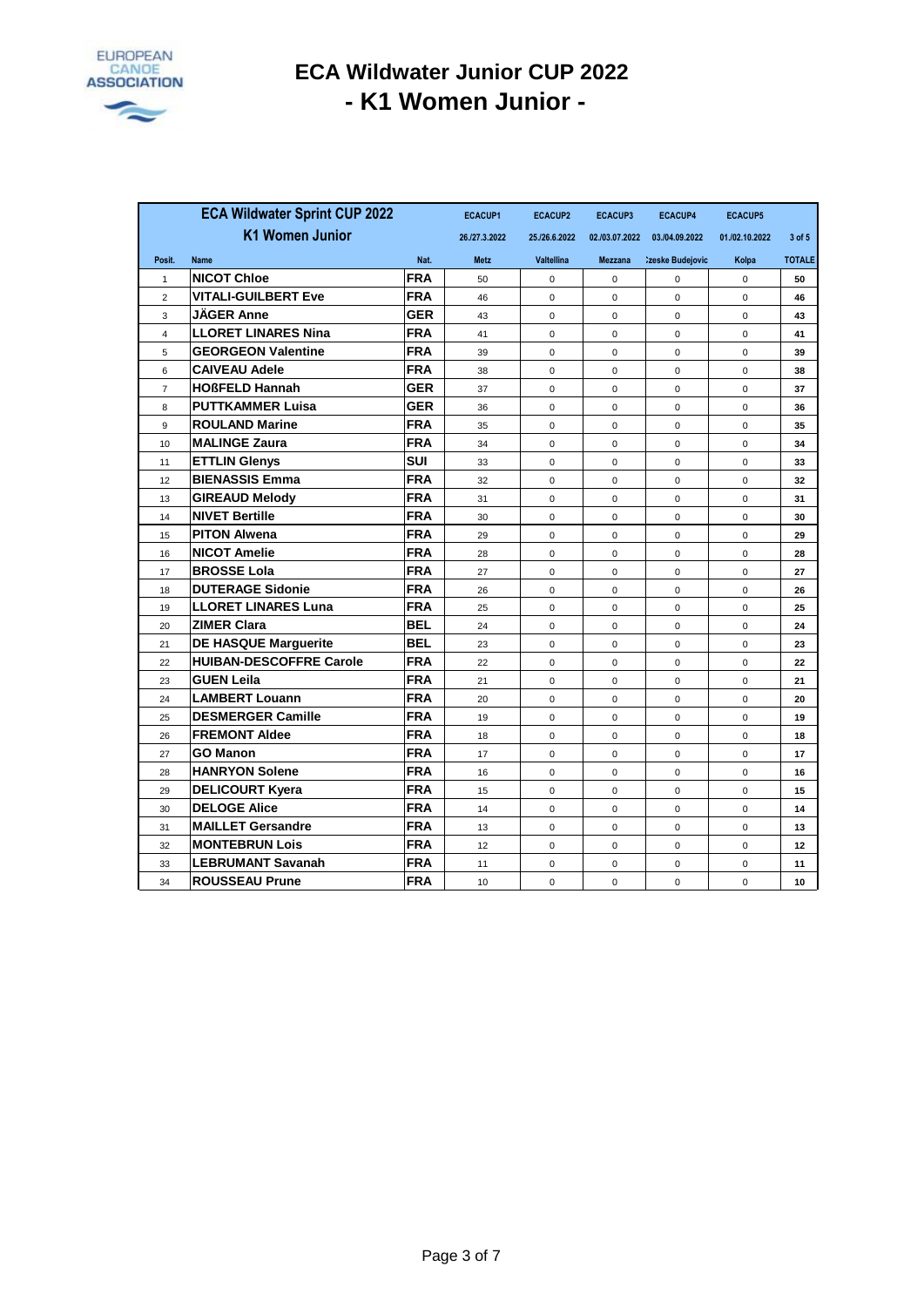

## ECA Wildwater Junior CUP 2022 - C1 Men Junior -

|                | <b>ECA Wildwater Sprint CUP 2022</b><br><b>C1 Men Junior</b> |            | <b>ECACUP1</b><br>26./27.3.2022 | <b>ECACUP2</b><br>25./26.6.2022 | <b>ECACUP3</b><br>02./03.07.2022 | <b>ECACUP4</b><br>03./04.09.2022 | <b>ECACUP5</b><br>01./02.10.2022 | $3$ of $5$    |
|----------------|--------------------------------------------------------------|------------|---------------------------------|---------------------------------|----------------------------------|----------------------------------|----------------------------------|---------------|
| Posit.         | Name                                                         | Nat.       | <b>Metz</b>                     | <b>Valtellina</b>               | <b>Mezzana</b>                   | <b>Zeske Budejovic</b>           | Kolpa                            | <b>TOTALE</b> |
| 1              | <b>DEVAUX Arthur</b>                                         | <b>FRA</b> | 50                              | $\Omega$                        | $\Omega$                         | $\Omega$                         | $\Omega$                         | 50            |
| $\overline{2}$ | <b>PISCHEK Jan Gabin</b>                                     | <b>FRA</b> | 46                              | 0                               | 0                                | 0                                | $\mathbf 0$                      | 46            |
| 3              | <b>TASSOTTI Julien</b>                                       | <b>FRA</b> | 43                              | $\Omega$                        | $\Omega$                         | $\Omega$                         | $\Omega$                         | 43            |
| 4              | <b>BIENASSIS Robin</b>                                       | <b>FRA</b> | 41                              | $\Omega$                        | $\Omega$                         | $\Omega$                         | $\Omega$                         | 41            |
| 5              | <b>BREUVART Clement</b>                                      | <b>FRA</b> | 39                              | $\Omega$                        | $\Omega$                         | $\Omega$                         | $\Omega$                         | 39            |
| 6              | <b>CRAPART Noe</b>                                           | <b>FRA</b> | 38                              | $\Omega$                        | $\Omega$                         | $\Omega$                         | $\Omega$                         | 38            |
| $\overline{7}$ | <b>CANEVET Yann</b>                                          | <b>FRA</b> | 37                              | 0                               | 0                                | $\Omega$                         | 0                                | 37            |
| 8              | <b>DELEPLANCQUE Paul</b>                                     | <b>FRA</b> | 36                              | $\Omega$                        | $\Omega$                         | $\Omega$                         | $\Omega$                         | 36            |
| 9              | <b>COURAGE Ilann</b>                                         | <b>FRA</b> | 35                              | 0                               | $\Omega$                         | 0                                | $\Omega$                         | 35            |
| 10             | <b>LOUVEZ Yohan</b>                                          | <b>FRA</b> | 34                              | 0                               | 0                                | 0                                | 0                                | 34            |
| 11             | <b>DAVERTON Mathis</b>                                       | <b>FRA</b> | 33                              | $\Omega$                        | $\Omega$                         | $\Omega$                         | $\Omega$                         | 33            |
| 12             | <b>SCHMIDT Axel</b>                                          | <b>FRA</b> | 32                              | $\Omega$                        | $\Omega$                         | $\Omega$                         | $\Omega$                         | 32            |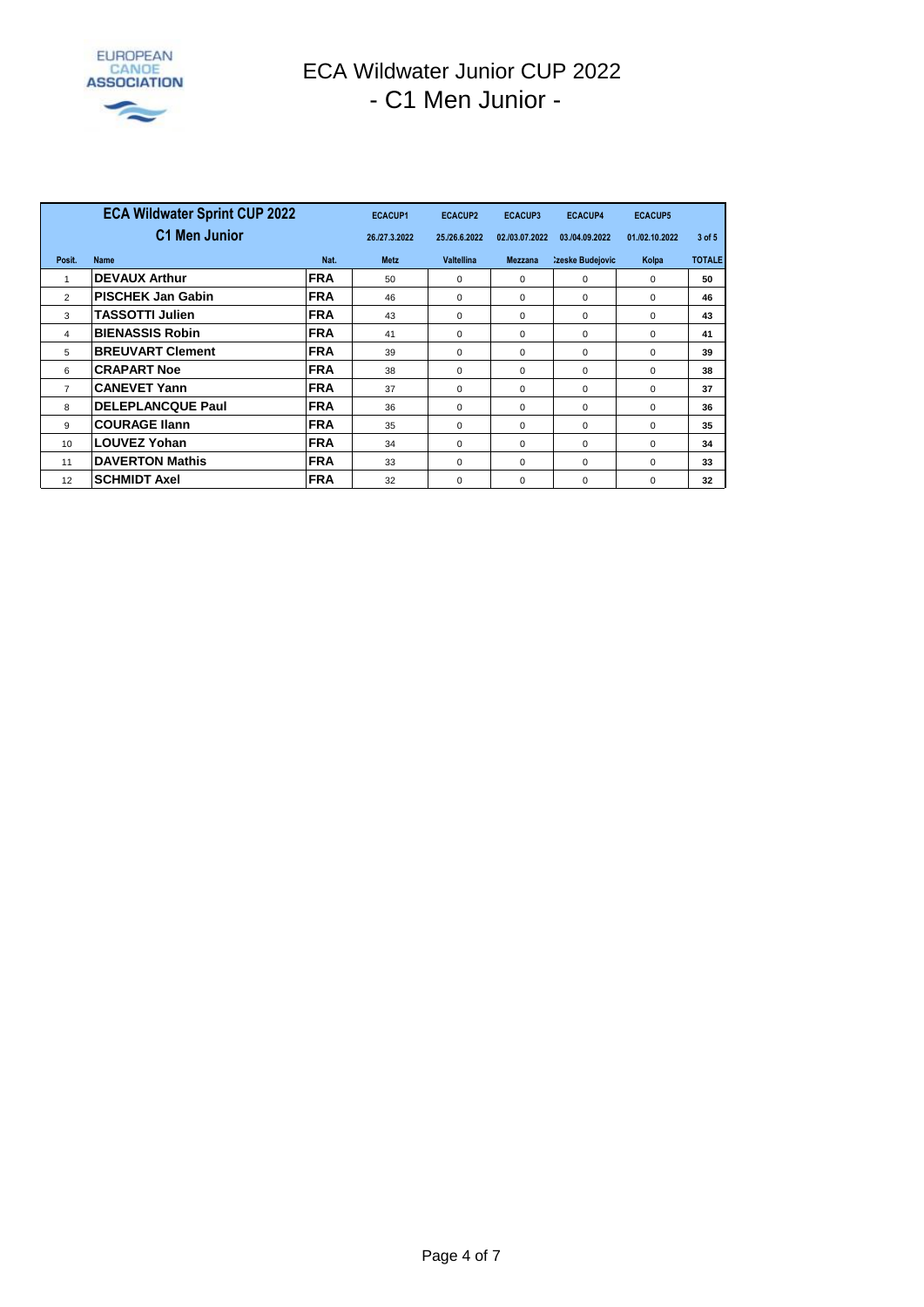

## **ECA Wildwater Junior CUP 2022 - C1 Women Junior -**

|                 | <b>ECA Wildwater Sprint CUP 2022</b><br><b>C1 Women Junior</b> |            | <b>ECACUP1</b><br>26./27.3.2022 | <b>ECACUP2</b><br>25./26.6.2022 | <b>ECACUP3</b><br>02./03.07.2022 | <b>ECACUP4</b><br>03./04.09.2022 | <b>ECACUP5</b><br>01./02.10.2022 | 3 of 5        |
|-----------------|----------------------------------------------------------------|------------|---------------------------------|---------------------------------|----------------------------------|----------------------------------|----------------------------------|---------------|
| Posit.          | Name                                                           | Nat.       | <b>Metz</b>                     | <b>Valtellina</b>               | <b>Mezzana</b>                   | <b>Zeske Budejovic</b>           | Kolpa                            | <b>TOTALE</b> |
| $\mathbf{1}$    | <b>GIREAUD Melody</b>                                          | <b>FRA</b> | 50                              | 0                               | $\Omega$                         | $\Omega$                         | $\Omega$                         | 50            |
| $\overline{2}$  | <b>VITALI-GUILBERT Eve</b>                                     | <b>FRA</b> | 46                              | 0                               | $\Omega$                         | $\Omega$                         | $\Omega$                         | 46            |
| 3               | <b>MALINGE Zaura</b>                                           | <b>FRA</b> | 43                              | $\Omega$                        | $\Omega$                         | $\Omega$                         | $\Omega$                         | 43            |
| 4               | <b>NICOT Chloé</b>                                             | <b>FRA</b> | 41                              | $\Omega$                        | $\Omega$                         | $\Omega$                         | $\Omega$                         | 41            |
| 5               | <b>HOURDEAUX Alexia</b>                                        | <b>FRA</b> | 39                              | $\Omega$                        | $\Omega$                         | $\Omega$                         | $\Omega$                         | 39            |
| 6               | <b>LESCURE Olivia</b>                                          | <b>FRA</b> | 38                              | 0                               | 0                                | 0                                | $\mathbf 0$                      | 38            |
| $\overline{7}$  | <b>ROUSSON Camille</b>                                         | <b>FRA</b> | 37                              | 0                               | $\Omega$                         | $\Omega$                         | $\Omega$                         | 37            |
| 8               | <b>VINCENT Lucille</b>                                         | <b>FRA</b> | 36                              | $\Omega$                        | $\Omega$                         | $\Omega$                         | $\Omega$                         | 36            |
| 9               | <b>MERLANDE EIfy</b>                                           | <b>FRA</b> | 35                              | $\Omega$                        | $\Omega$                         | $\Omega$                         | $\Omega$                         | 35            |
| 10 <sup>1</sup> | <b>DELICOURT Kyera</b>                                         | <b>FRA</b> | 34                              | $\Omega$                        | $\Omega$                         | $\Omega$                         | $\Omega$                         | 34            |
| 11              | <b>DUTERAGE Sidonie</b>                                        | <b>FRA</b> | 33                              | 0                               | $\Omega$                         | $\Omega$                         | $\Omega$                         | 33            |
| 12              | <b>HUIBAN-DESCOFFRE Carole</b>                                 | <b>FRA</b> | 32                              | $\Omega$                        | $\Omega$                         | $\Omega$                         | $\Omega$                         | 32            |
| 13              | <b>FREMONT Aldee</b>                                           | <b>FRA</b> | 31                              | $\Omega$                        | $\Omega$                         | $\Omega$                         | $\Omega$                         | 31            |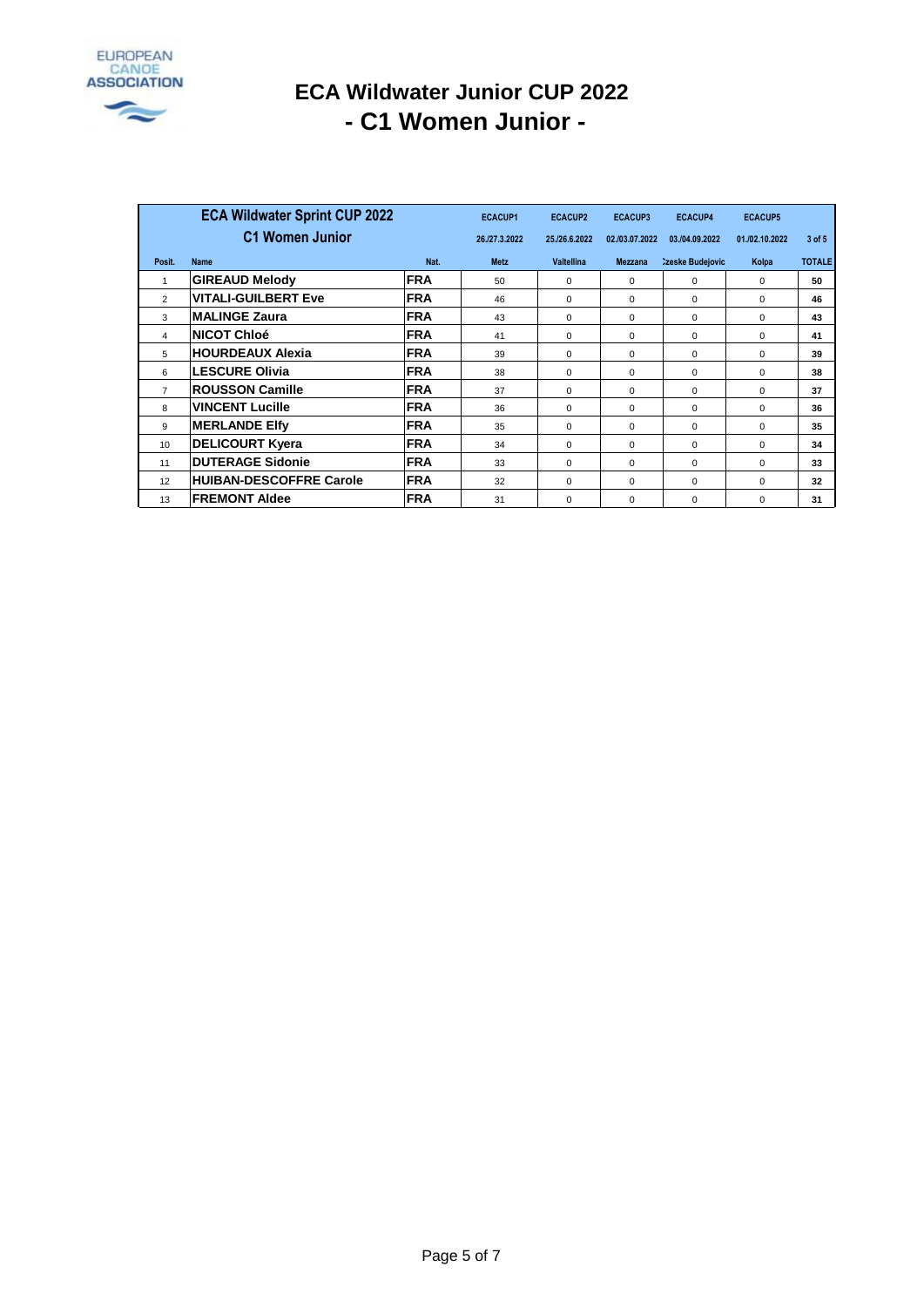

## **ECA Wildwater Junior CUP 2022 - C2 Men Junior-**

| <b>ECA Wildwater Sprint CUP 2022</b> |                                                          |             | <b>ECACUP1</b> | <b>ECACUP2</b>    | <b>ECACUP3</b> | <b>ECACUP4</b>         | <b>ECACUP5</b> |               |
|--------------------------------------|----------------------------------------------------------|-------------|----------------|-------------------|----------------|------------------------|----------------|---------------|
|                                      | <b>C2 Men Junior</b>                                     |             | 26./27.3.2022  | 25./26.6.2022     | 02./03.07.2022 | 03./04.09.2022         | 01./02.10.2022 | $3$ of $5$    |
| Posit.                               | Name                                                     | Nat.        | <b>Metz</b>    | <b>Valtellina</b> | <b>Mezzana</b> | <b>Zeske Budejovic</b> | Kolpa          | <b>TOTALE</b> |
| 1                                    | <b>TOSTAIN Dimitri - PAYEN</b><br>Jerome                 | <b>FRA</b>  | 50             | $\Omega$          | $\Omega$       | $\Omega$               | $\Omega$       | 50            |
| $\overline{2}$                       | <b>GAUD Thomas - ZEROUGA</b><br><b>Nouredine</b>         | <b>FRA</b>  | 46             | $\Omega$          | $\mathbf 0$    | $\mathbf 0$            | $\Omega$       | 46            |
| 3                                    | <b>ROUSSON Maximilien -</b><br><b>JOURDHEUIL Gabriel</b> | <b>FRA</b>  | 43             | $\Omega$          | 0              | $\mathbf 0$            | $\mathbf 0$    | 43            |
| 4                                    | <b>GARON Louis - GIBOULEAU</b><br>Camille                | <b>FRA</b>  | 41             | $\Omega$          | $\Omega$       | $\Omega$               | $\Omega$       | 41            |
| 5                                    | <b>LOUVEZ Yohan - CANEVET</b><br>Yann                    | <b>FRA</b>  | 39             | $\mathbf 0$       | $\mathbf 0$    | $\mathbf 0$            | $\mathbf 0$    | 39            |
| 6                                    | <b>ROPERS Noah - MAHE Malik</b>                          | <b>IFRA</b> | 38             | $\mathbf 0$       | 0              | $\mathbf 0$            | $\Omega$       | 38            |
| $\overline{7}$                       | <b>RENAUD Ethan - COURAGE</b><br><b>Ilann</b>            | <b>FRA</b>  | 37             | $\mathbf 0$       | $\mathbf 0$    | $\mathbf 0$            | $\Omega$       | 37            |
| 8                                    | <b>HRAIBA Adam - DE LA PAIX</b><br><b>Florian</b>        | <b>FRA</b>  | 36             | $\Omega$          | $\mathbf 0$    | $\Omega$               | $\Omega$       | 36            |
| 9                                    | <b>MAYAUD INGHAM Hugo -</b><br><b>CLUPTY Enzo</b>        | <b>FRA</b>  | 35             | $\Omega$          | $\mathbf 0$    | $\mathbf 0$            | $\Omega$       | 35            |